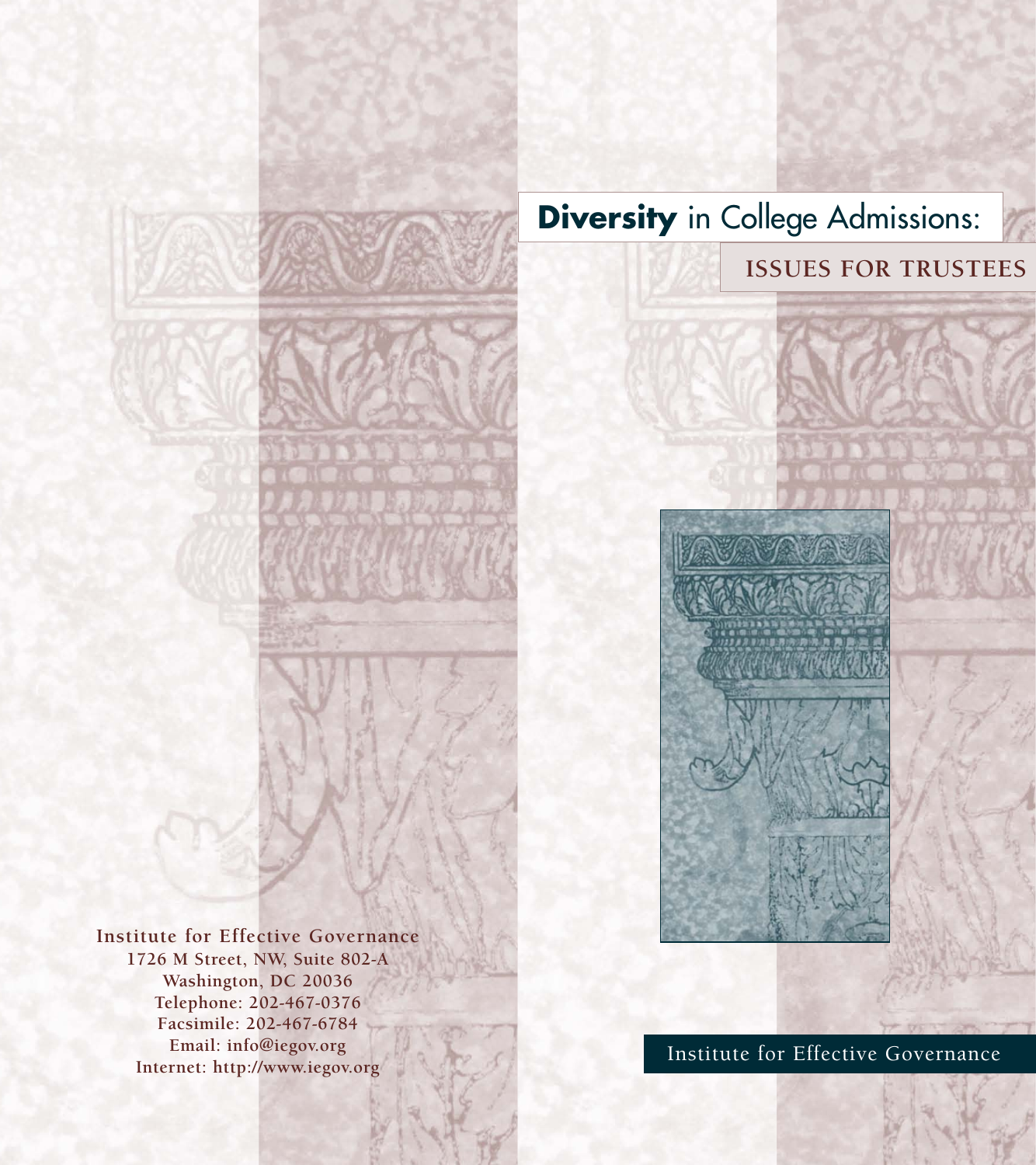

The Institute for Effective Governance is a nonpartisan membership and service organization founded in 2003 by college and university trustees—for trustees. It is devoted to enhancing boards' effectiveness and helping trustees fulfill their fiduciary responsibilities fully and effectively. IEG offers services tailored to the specific needs of individual boards, and focuses on academic quality, academic freedom, and accountability.

# **Diversity** in College Admissions: **ISSUES FOR TRUSTEES**

 $*$ 

by George R. La Noue

Efforts to achieve racial and ethnic diversity are commonplace on American college campuses. The Supreme Court has in turn approved limited consideration of race in college admissions. It behooves trustees, therefore, to acquaint themselves with the laws, issues, and policy options in this sensitive area. Trustees can help ensure that their colleges and universities adopt policies that foster sound educational objectives, while avoiding governmental intervention, negative media, ill will and litigation.

To assist trustees, the *Institute for Effective Governance* offers this booklet by Professor George R. La Noue, University of Maryland, Baltimore County.

*In addition to teaching civil rights law and educational policy for over thirty years, La Noue has been a frequent trial expert in civil rights cases and a researcher on the race-neutral series in higher education published by the Office for Civil Rights of the United States Department of Education. The opinions expressed here are his own.* 

# **Defining Diversity**

administrative offices. Understanding the On most campuses, aside from a few that serve specific racial, ethnic or religious groups, there is a vigorous new commitment to achieving "diversity." This goal is often reflected in mission statements, campus publications, new programs, and increasingly, in special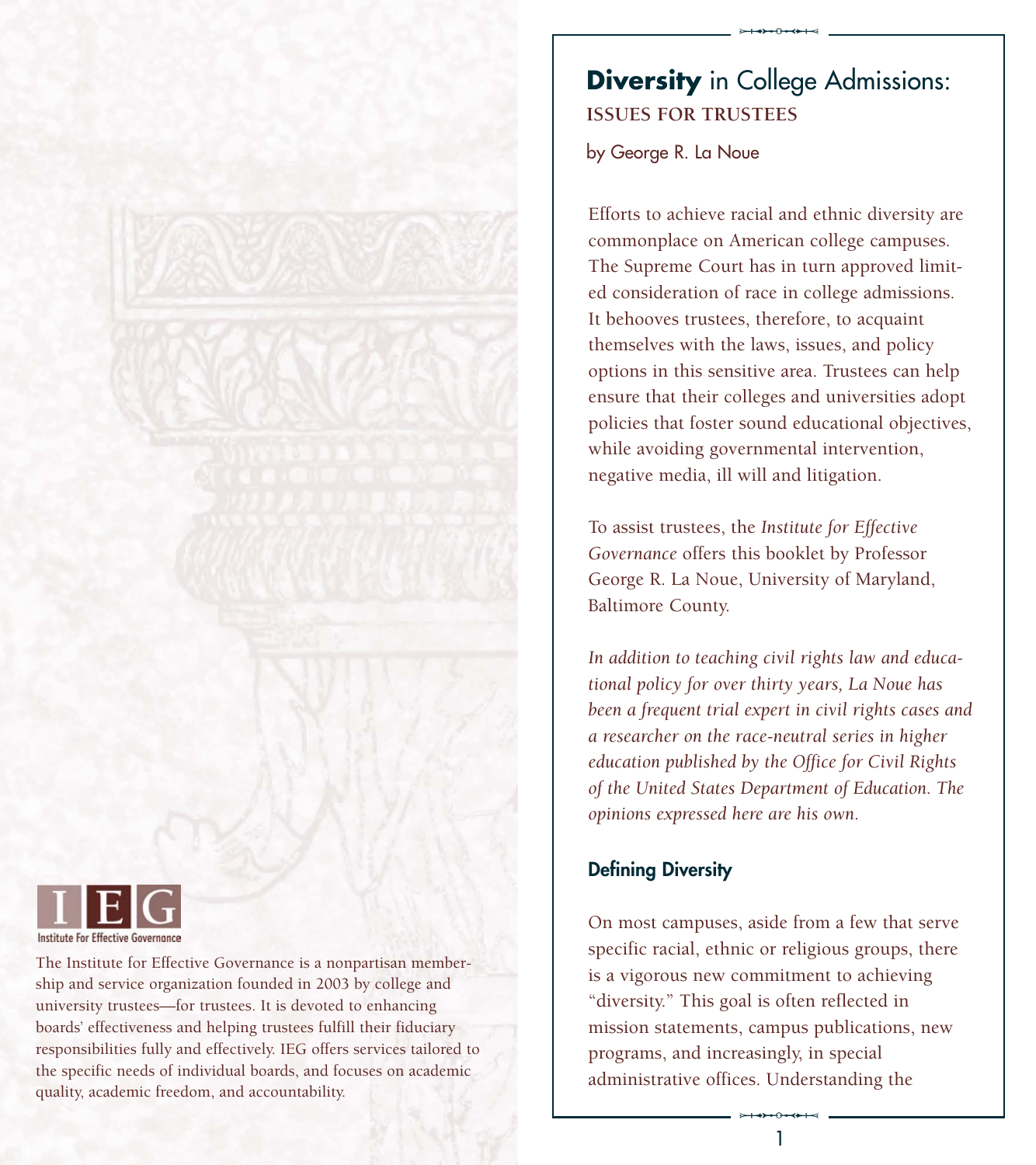financial, political, and legal consequences of the diversity movement presents a formidable challenge for trustees.

 $*$ 

For decades, there has been a consensus that exposing members of the campus community to diverse ideas and life experiences adds value to an education. For that reason, universities are organized around diverse disciplines whose topics and methodology for study vary greatly. Even within a discipline, specialists are hired in different areas and offer courses that cover a range of approaches. Interdisciplinary programs abound. Students are encouraged to take internships or study abroad or in other off-campus locations in order to bring them into contact with different cultures and give them a variety of experiences. Student organizations often reflect a spectrum of interests, and participation is considered an important supplement to formal classroom education.

These arrangements reflect the traditional commitment of American higher education to a diverse educational experience. What is different about the new diversity movement is its emphasis on seeking students, and to some extent faculty and staff, from diverse backgrounds. The theory is that campus community members learn from one another by interacting, and thus various groups should be singled out for admission into the community. Implementing this diversity goal is complex and sometimes controversial. It is important that trustees understand what is at stake.

 $\frac{2}{2}$ An initial difficulty involves the choice of characteristics included within the definition of diversity. What human characteristics should be considered worthy of special consideration and representation? On some campuses, the definition of diversity simply encompasses racial and ethnic affirmative action categories. That affirmative action definition is reflected in the diversity statistics the campus chooses to report. One consequence of this approach is that many groups worthy of campus representation are ignored. For example, "Vietnam-era veterans" is a protected category in federal law but rarely is included in campus diversity statistics because veterans are not a racial or ethnic group.

 $*$ 

Other campuses have more expansive definitions of diversity and are overtly concerned with representing geography, socio-economic class, unusual life experiences and talents. Despite the educational rationale of linking diversity to contact with new ideas, religious, philosophical and political diversity seldom are explicitly sought. International students, faculty and staff might also add to a diverse campus community, but they too are not usually recognized as doing so. These are matters trustees might profitably review.

Once an acceptable definition of campus diversity is developed, trustees should be concerned with measurement and trade-offs. If, for example, having students from a widespread geographical area is thought to be an important part of diversity, then gathering and reporting only race/ethnic statistics is insufficient.

 $rac{5}{3}$ Policy trade-offs are always a concern and should be addressed candidly even where sensitive issues are involved. On some campuses, diversity is given so great an emphasis that normal budgetary priorities, academic standards,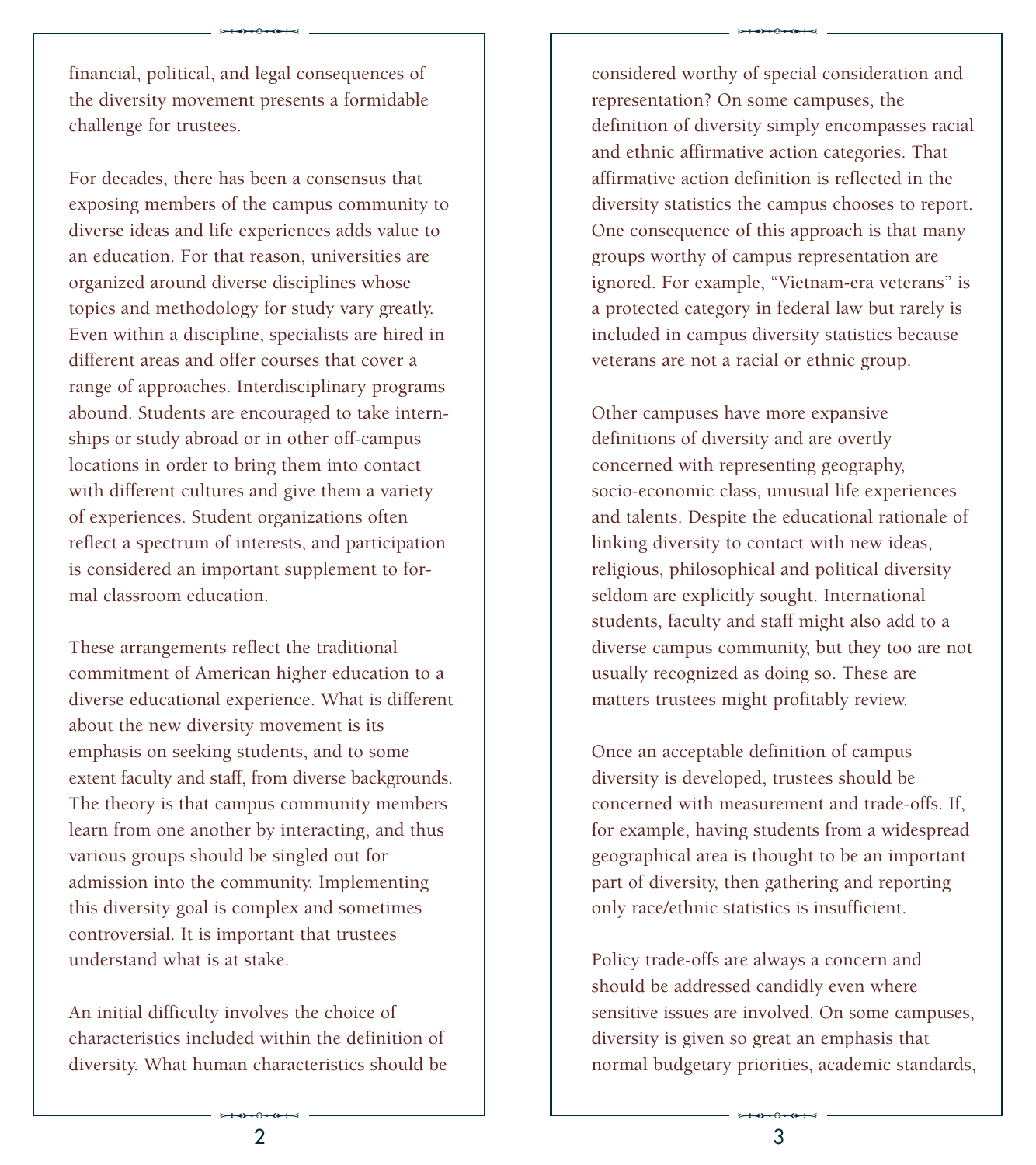and personnel goals are overridden. Re-examining traditional procedures may be a useful enterprise, but any trade-offs between normal academic standards and diversity should be carefully acknowledged and monitored. Admitting students with inferior preparation and ability who may not be able to graduate harms the students and may undermine the broader sense of fairness on the campus. Hiring faculty to achieve diversity, particularly if they are not well qualified, may create problems at tenure decision time and lead to cynicism about the campus commitment to merit. In a community in which members are repeatedly evaluated—students by grades and staff by annual assessments—decision-making on grounds unrelated to merit is problematic. Once academic standards are bent, it becomes hard to avoid a variety of requests for special treatment.

 $*$ 

The diversity issue has somewhat different characteristics at each institution. Large public flagship universities have different opportunities and responsibilities than small liberal arts colleges. Urban campuses usually will have fewer or different diversity problems than rural campuses. It may be up to trustees to bring a dose of realism to the campus strategy. It may be no more possible for some colleges to compete consistently for the best and brightest African-American and Hispanic students than to recruit the most elite high school athletes. In both cases, success requires resources, reputation, and a sustained effort. Achieving diversity may require tough-minded evaluation of the actual character and status of the institution. For example, a Presbyterian liberal arts college interested in Asians may do better recruiting

Koreans, many of whom are Presbyterians, than Pakistanis, whose Muslim faith may make them uncomfortable at a Christian institution.

 $*$ 

In fashioning a diversity policy, trustees need to be aware of the political agendas of the various stakeholders who seek to influence their decision. In some states, legislative caucuses or prominent politicians will be very clear about the specific diversity outcomes they seek. Campus officials may be hauled before legislative committees to explain why some specific numerical goal was not met. Community organizations may take it upon themselves to hold campuses "accountable" for ensuring that particular groups are represented. Accrediting associations often impose standards that require efforts to recruit racial and ethnic minorities in the name of diversity or in order to meet professional responsibilities. Campus student organizations may pressure to have the numbers of certain groups increased. Ethnic studies programs may have an interest in giving priority to diversity goals. Ambitious administrators may conclude that an increase in minority enrollment or staffing will be an asset in seeking their next job.

In short, on many campuses, the diversity question will be one of the most complex problems trustees face, and they cannot depend on receiving disinterested advice from the various constituencies.

 $rac{10+0+0+0+3}{5}$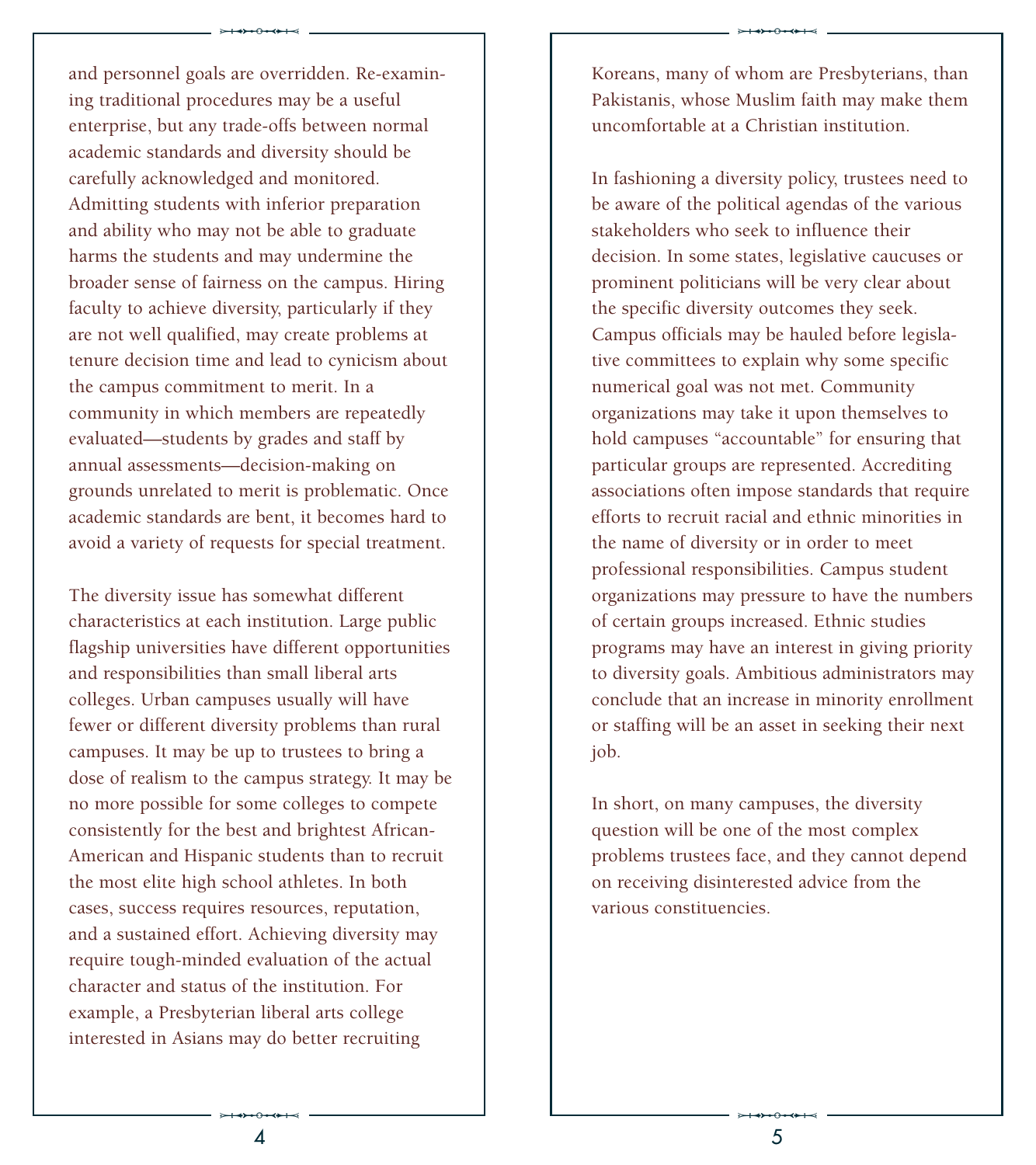#### **Understanding the Law**

If diversity is defined essentially or partly in racial/ethnic terms, the issue has important legal implications. In 2003, the United States Supreme Court, in two cases from the University of Michigan, considered the use of race as a factor in admissions, and badly split on the issue. Many boards, in anticipation or in the aftermath of *Gratz v. Bollinger*, 539 U.S. 244, and *Grutter v. Bollinger*, 539 U.S. 306, have already been briefed or have discussed some of the legal implications, but many questions remain. Federal guidance about the application of the decisions to institutions that receive federal funds and are thus bound by Title VI of the Civil Rights Act (which prohibits discrimination on the basis of race by recipients of federal assistance) has not been comprehensive.

 $*$ 

Since it is unlikely that the Supreme Court will rule again in this area soon, institutions will need to proceed carefully before all the ground rules are known. Nevertheless, some implications of the *Michigan* cases are clear. There may also be some significant lower court rulings that will have to be taken into account.

The central holding in both cases is that there can be a "compelling interest" for an academic institution to consider race in making admissions decisions, provided the institution demonstrates a tangible educational benefit in doing so. What that demonstration must consist of, how institution-specific the proof must be, and how significant the particular education benefit must be may be fleshed out in future decisions.

Even if the institution can show it has a compelling interest, it still must convince courts that it has chosen a "narrowly tailored means" to achieve that interest. That means it must correctly define the affected groups, appropriately specify the size of the critical mass of students from those groups it wishes to admit, create an admissions process that makes decisions based on individual characteristics rather than on group-based characteristics, and, finally, seriously consider whether race-neutral policies can achieve its educational goals without resorting to racial preferences. In short, the Supreme Court's narrow (*Gratz*, 6-3 and *Grutter*, 5-4) majorities resisted the litigants' pleas for either an unqualified red light or green light for using race in admissions, instead providing a yellow light with lots of cautions.

 $*$ 

If an institution chooses to increase access and diversity *without* using racial preferences, its program must only meet the so-called "rational basis" test. Only a good educational reason is required, for example, to create a partnership with inner city high schools or offer more financial aid to low income students, even if racial minorities disproportionately benefit. As a practical matter, given the standard of deference to academic judgments announced in the *Michigan* cases, such race-neutral programs are unlikely to face legal challenges.

q U.S. Department of Education or receiving com-Many campuses have provided special recruitment activities, orientations, academic services or even scholarships to minority students. These programs are questionable, if they create an exclusive benefit based on race. After talking to the Office for Civil Rights of the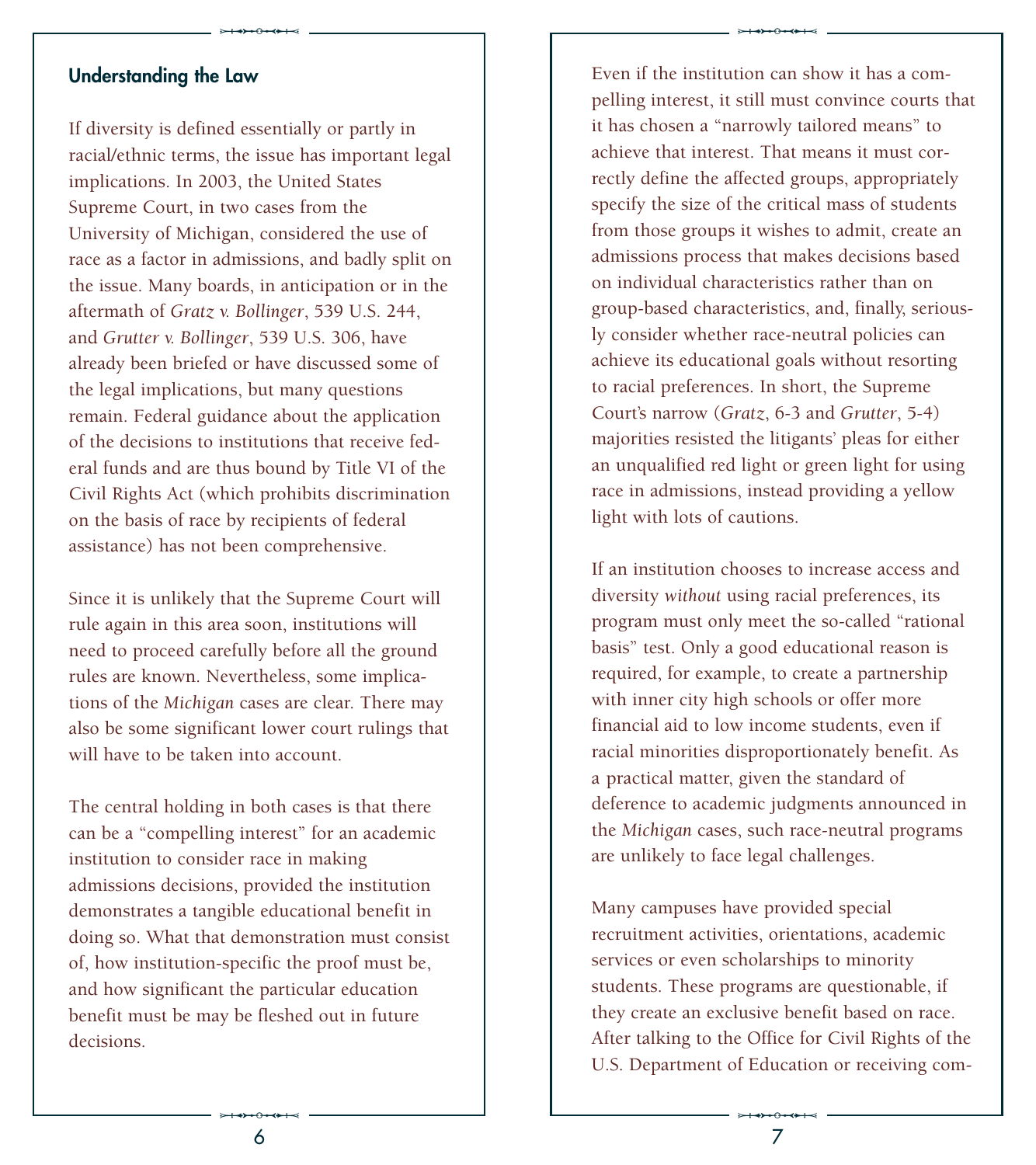plaints from groups opposed to race-preference, several institutions, including Princeton and MIT, redesigned their programs to include students who are not racial or ethnic minorities. After public campuses in California, Florida, and Washington were required by state law to be race-neutral in their treatment of students, many programs were successfully restructured to create benefits for all students who needed them, such as all economically disadvantaged students.

 $\begin{picture}(180,10)(0,0) \put(0,0){\vector(1,0){100}} \put(10,0){\vector(1,0){100}} \put(10,0){\vector(1,0){100}} \put(10,0){\vector(1,0){100}} \put(10,0){\vector(1,0){100}} \put(10,0){\vector(1,0){100}} \put(10,0){\vector(1,0){100}} \put(10,0){\vector(1,0){100}} \put(10,0){\vector(1,0){100}} \put(10,0){\vector(1,0){100}} \put(10,0){\vector(1,0){$ 

The *Michigan* cases directly concerned admissions and that is where trustees will have to make difficult decisions. If race and ethnicity are to be involved in seeking diversity, then a number of questions will have to be answered.

1. First, each institution has to decide which specific groups will receive special consideration. There is an unresolved paradox in the *Michigan* cases between the concept of "under-representation" and a diversity of the kind of opinions, perspectives, and experiences relevant to education.

Depending on the population pool used as a reference point, a group might be present in large numbers on a campus, but still be underrepresented in community terms. On the other hand, a relatively small group could be overrepresented in population terms, but still not have a large enough on-campus presence to affect the campus dialogue.

were considered overrepresented and not<br>  $\begin{array}{r} \hline \text{...} \\ \hline \text{...} \\ \text{...} \end{array}$ There is also an issue of how group categories are defined. At the University of Michigan, for example, Asian-Americans

given preferences, but that is only because they were treated as a single category. If the Asian-American aggregate were broken up into separate groups, then Cambodians, Vietnamese, Samoans, etc., would each surely be entitled to preference in admissions.

- 2. Each campus has to decide what its diversity goal is in percentage terms and how much of a preference will be required to achieve that goal. The answer to both questions will probably be different for different groups. The Supreme Court apparently is willing to permit campuses to seek, loosely defined, a "critical mass" of minority students, but not to establish specific quotas. Drawing that fine a line may be difficult. Since the critical mass will be different at different institutions, trustees will need to ask how campus officials came up with the critical mass target number and whether it is defensible and practical for that campus.
- 3. Each institution should determine what combination of objective factors makes academic success, including graduation, probable. High disparities between admission rates and graduation rates for any group should raise a red flag.

Justice O'Connor's majority opinion said:<br>
Alternative opinion said:<br>  $\frac{9}{2}$ Even if agreement can be reached on the above questions, campuses must still consider whether they can achieve diversity with race-neutral programs. Using race-neutral means before resorting to race preferences has been standard civil rights law for several decades. This concept was reflected in the *Grutter* decision where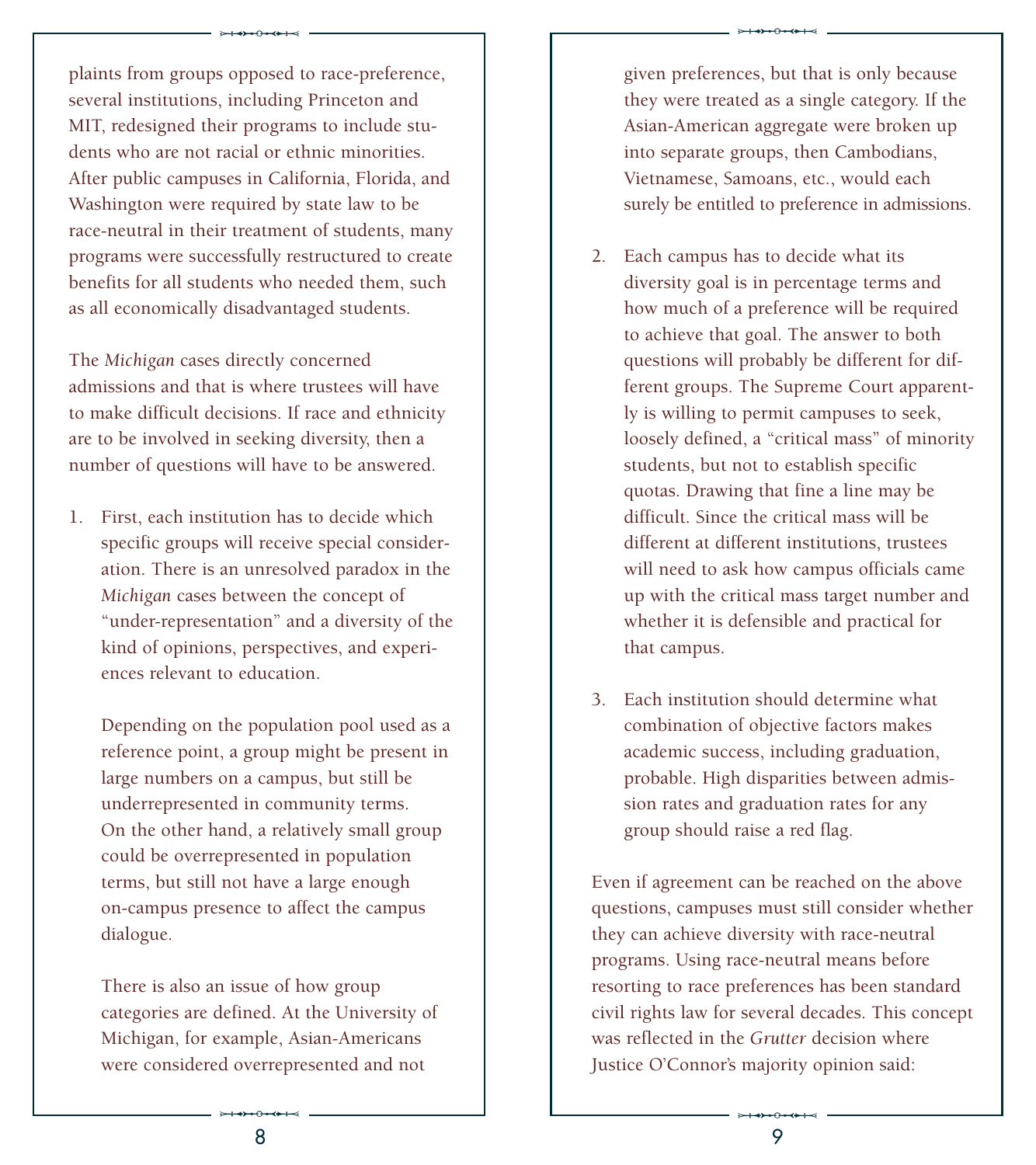Universities in California, Florida, and Washington State, where racial preferences in admissions are prohibited by state law, are currently engaged with experimenting with a wide variety of alternative approaches. Universities in other States can and should draw on the most promising of these race-neutral alternatives as they develop. *Grutter*, 123 S.Ct. at 2345.

 $*$ 

In some lower federal courts, the requirement to consider race-neutral solutions first is quite unambiguous. For example, the Eleventh Circuit has declared: "If a race-neutral remedy is sufficient to cure a race-based problem, then a race-conscious remedy can never be narrowly tailored to that problem." (*Engineering Contractors Association of South Florida v. Metropolitan Dade County*, 122 F.3rd 895, 927  $(11<sup>th</sup> Cir. 1997)$ .

In a case involving university admissions, that same circuit court wrote: "Race-based decisionmaking is at odds with the Constitution in any context, and before injecting race into the admissions process, a university should explore seriously and in good faith the wide variety of race-neutral measures that may enhance not only the overall diversity of the student body, but also racial diversity itself." (*Johnson v. Board of Regents of the University of Georgia,* 263 F.3d 1234, 1254 (11<sup>th</sup> Cir. 2001)).

have been considered and tried.'" (*Walker v. City*<br>  $\begin{array}{r} \longrightarrow \end{array}$  10 The Fifth Circuit, in Texas, likewise has found that: "A 'race conscious remedy will not be deemed narrowly tailored until less sweeping alternatives—particularly race-neutral ones*of Mesquite*, 169 F.3rd 973, 983 (5th Cir. 1999), *quoting Williams v. Babbitt*, 115 F.3d 657, 666  $(9<sup>th</sup> Cir. 1997)$ ).

 $*$ 

The mid-Atlantic Fourth Circuit struck down a University of Maryland race-conscious scholarship program in part because the University "has not made any attempt to show that it has tried, without success, any race-neutral solutions to the retention problem." (*Podberesky v. Kirwan*, 38 F.3d 147, 161 (4<sup>th</sup> Cir. 1994)).

In a post-*Michigan* case that accepts diversity as a legitimate interest for high school student assignments, the Ninth Circuit, nevertheless, invalidated the Seattle race-conscious assignment plan in part because the school board failed to take seriously race-neutral alternatives. The west coast court placed a specific responsibility on board members, saying there is a "constitutional requirement that the government earnestly appraise race-minimal alternatives prior to adopting race-conscious policies." And such appraisal—whether with regard to the need for race-based action, or to the shape such action should take—must be taken on the record. (*Parents Involved in Community Schools v. Seattle School District*, 377 F.3d 949, 972 (9th Cir. 2004)).

In short, the lower federal courts prefer raceneutral policies where they are effective in achieving diversity.

two very useful catalogues of race-neutral<br>  $\overline{\phantom{a}}$   $\overline{\phantom{a}}$   $\overline{\phantom{a}}$   $\overline{\phantom{a}}$   $\overline{\phantom{a}}$   $\overline{\phantom{a}}$   $\overline{\phantom{a}}$   $\overline{\phantom{a}}$   $\overline{\phantom{a}}$   $\overline{\phantom{a}}$   $\overline{\phantom{a}}$   $\overline{\phantom{a}}$   $\overline{\phantom{a}}$   $\overline{\phantom{a}}$   $\overline{\phantom{a}}$ If campuses or university systems are going to consider race-neutral means first, what policy tools are available? The Office for Civil Rights in the U.S. Department of Education has produced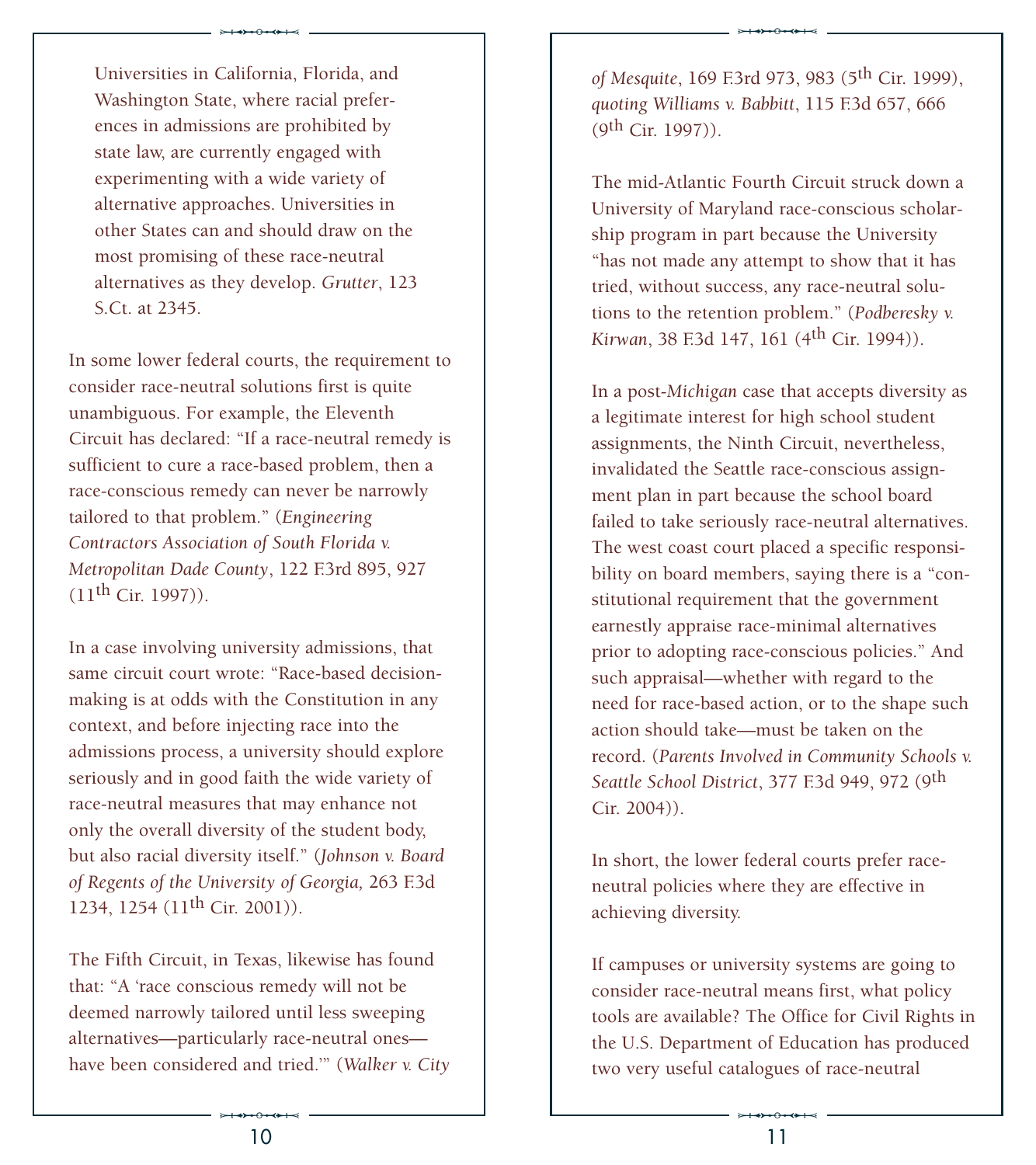$*$ programs called "Race-Neutral Alternatives in Post Secondary Education: Innovative Approaches to Diversity" (2003) and "Achieving Diversity: Race-Neutral Alternatives in American Education" (2004). They are available online at the U.S. Department of Education website, www.ed.gov. Forthcoming publications in this series will cover private undergraduate institutions and public and private graduate and professional schools. Trustees particularly interested in these issues would do well to read these publications. They contain many examples of successful programs and far more detail than can be provided here.

The two major race-neutral alternatives increasing the pool of diverse students and selecting diverse applicants—are explored in the next two sections.

# **Race-Neutral Expansion of the Pool of Diverse Students**

The major problem facing the diversity movement in higher education is the limited supply of well-prepared African-American and Hispanic undergraduate and graduate students. The reverse is true for Asian-American and international students, and they are often ignored or penalized in race-conscious diversity plans despite the different perspectives they might bring to a campus.

diagnose the problem as it affects students<br>  $\begin{array}{ccc}\n & & \\
 \hline\n & & \\
 & & \\
\hline\n & 12\n\end{array}$ The reasons for the paucity of competitive black and Hispanic students are complex and multi-faceted. No individual campus can solve the problem, but there are many initiatives that may be helpful. Institutions can join together to

potentially in their recruiting pool. Is it caused by the lack of qualified teachers and guidance counselors, appropriate curriculums, testing preparation, and familiarity with academic pathways, or by families that are ill informed, unsupportive or financially limited? Depending on the diagnosis, most institutions will have the resources to address at least some parts of the problem.

 $*$ 

Many colleges have formed partnerships with underperforming high schools, providing useful training, counseling, and curricular assistance. Sometimes these partnerships will lead directly to new admissions; sometimes they will just increase the admissible pool for everyone.

Minority students often do not take the most challenging courses necessary to be admitted to selective colleges. Institutions need to be clear about what kind of preparation is necessary and then communicate that message to high schools. Stanford University's Bridge Report found a substantial misalignment between high school preparations and college admissions requirements.

The State of Florida writes to all sophomores in the top 25% of their high school class to inform them about college opportunities and urges them to take the right courses. Although the programs are open to all, Florida and other states have placed special emphasis on increasing minority participation in SAT prep courses, AP (Advance Placement) courses, and pre-SAT and SAT examinations.

particularly successful in training new AP teach-<br>  $\begin{array}{r} \hline \text{...} \\ \hline \text{...} \\ \text{...} \end{array}$ The University of Texas at Austin has been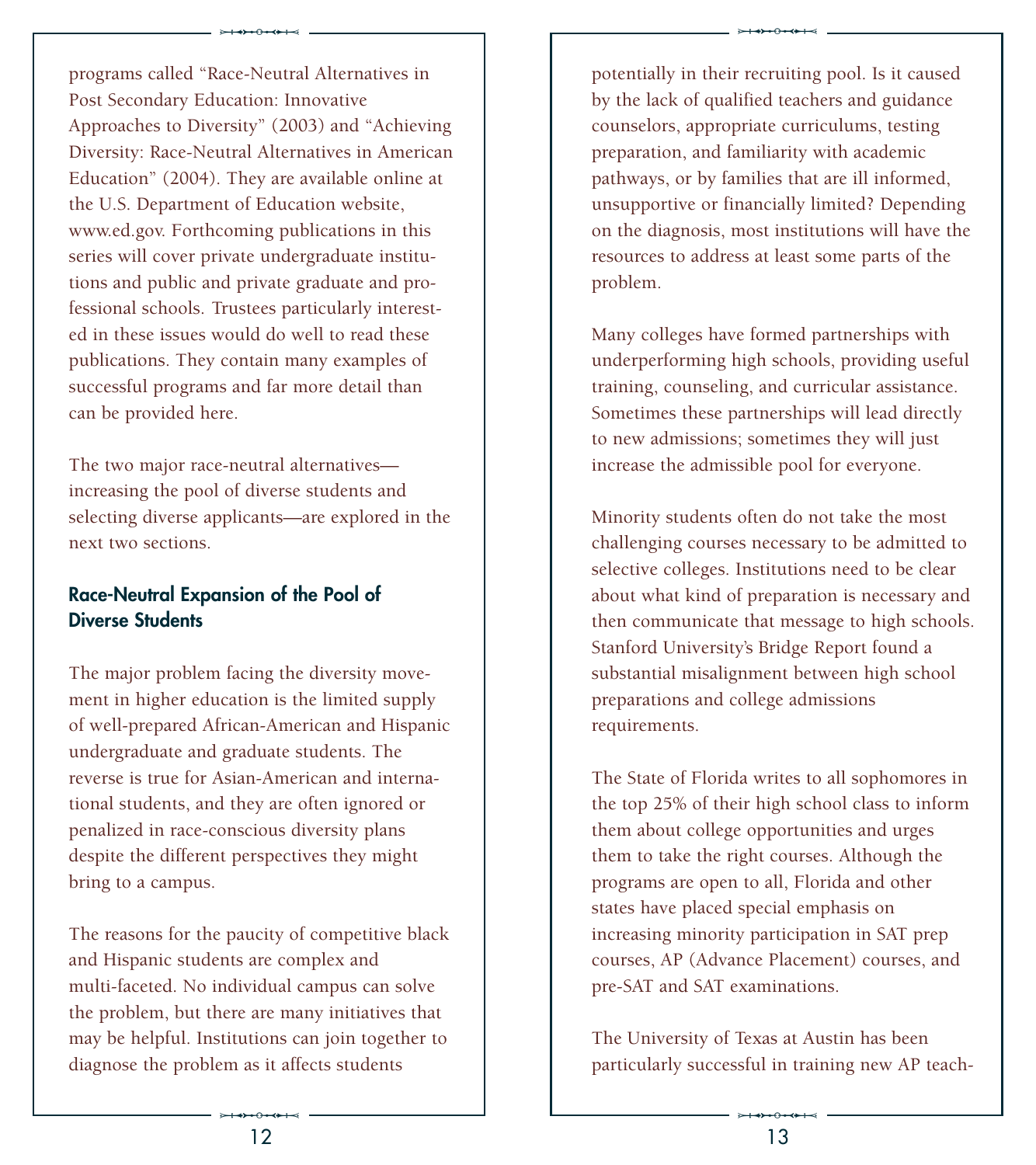ers and expanding AP offerings at inner city and rural schools where such opportunities have not existed. In three years, Texas increased the number of AP test takers by 57%, while minority AP candidates grew by 74%.

 $*$ 

Expanded AP courses offer the most efficient way to prepare and identify students who will fare well in academic competition. Trustees should inquire about their institution's AP policies and what could be done to expand AP work in target high schools where courses do not exist. Additional federal funding for AP programs is now available.

Campuses should ask why students from high schools with graduates who would create more diversity are not applying. Texas A&M has been so successful in outreach and sponsoring visits to its campus from inner city and rural schools, that it recently announced it would remain race-neutral in admissions, though no longer legally required to do so. The University of California, Berkeley, has staffed college counseling centers in Oakland, a high minority area.

Without effective programs to improve the qualifications of minority applicants, the backgrounds of admissible students will not change very much. Individual campuses will find themselves in unsatisfactory expensive competition for the same limited number of students. Consequently, it becomes part of the responsibility of both public and private institutions to address the pipeline problem.

#### **Race Neutral Diversity Selection Procedures**

 $*$ 

Changing the overall admissions pool will take some time. In the interim, one might ask, what race-neutral selection procedures from existing pools are available to make a student body more diverse? Three major alternatives have been used—class rank policies, socio-economic criteria, and individualized assessment.

Class rank programs have been the most visible and controversial. The details vary, but if a student has taken a college prep curriculum, any Texas high school graduate in the top 10% must be admitted to *any* state public campus; any Florida student in the top 20% must be admitted to *some* University of Florida system campus; and a top 4% student in California must be admitted to *some* University of California campus.

about admissibility seems to motivate high<br>  $\overbrace{ }$   $\overbrace{ }$   $\overbrace{ }$   $\overbrace{ }$   $\overbrace{ }$ Class-rank programs are not so radical as they first might appear. Most students who graduate at the top of their classes are admissible anyway. Most campuses already consider class rank and the only question is how that factor is weighted compared to standardized test scores and other criteria. The detractors of the class rank system point out that it penalizes bright students from private prep schools or suburban high schools whose test scores are high, but who are not at the very top of their competitive classes. UT Austin is also concerned that about 70% of its freshman admits now come through the top 10% route, leaving less flexibility in admissions than it might like to have. But overall, the response from institutions affected by class rank programs has been positive. The clear message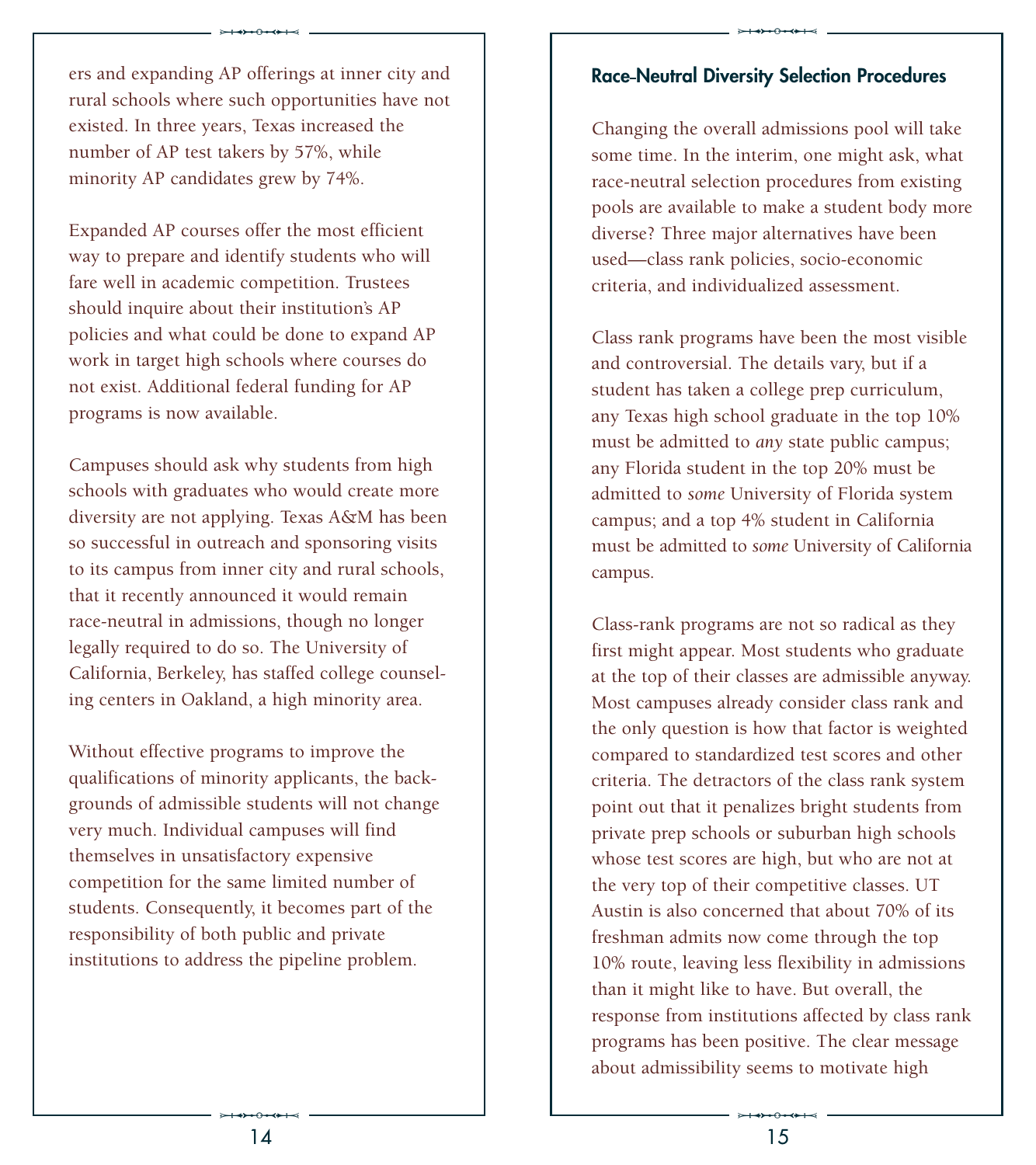$*$ 

Students from underrepresented groups generally have fewer financial and family resources to complete higher education. Thus, race-neutral policies that level existing social class advantages tend to have greater impact on these students. Consequently, some campuses consider parental income, the lack of opportunity in some high schools, and whether a student had to work or had other family responsibilities during the school year, in evaluating the student's grades and test scores. If this weighting process is based on objective considerations rather than ideology, it can identify students whose talent and motivation have been handicapped by external factors but will flourish when admitted.

Of course, without an adequate financial aid system, admitting these students will not lead to graduating them. Student indebtedness is growing and 20% of full-time students work 35 or more hours a week. Thus, each campus needs to debate whether the relative allocation of need-based and merit-based financial aid serves the overall campus goals, including diversity. To supplement their race-neutral admissions plans, UT Austin and Texas A&M created special scholarships for needy students from high schools that had low college attendance rates. The presidents of these universities sometimes attend award ceremonies at the affected high

schools to an enthusiastic reception. Other universities have created special scholarships for students from urban public high schools who have often overcome obstacles to achieve success.

 $*$ 

One reason Michigan lost the undergraduate case (*Gratz*) and won the law school case (*Grutter*) was that the former used a numerical race-based admissions formula, while the latter only considered race as part of an individualized admissions process. The debate within the Court was about what the word "consider" in the law school process actually meant, and the record is susceptible of more than one interpretation. Individualized admissions decisions have existed in most private and some public institutions for many years. After the *Michigan* cases, almost every selective campus has moved in that direction. In theory, in an individualized system, belonging to a minority group would only be one type of diversity factor of no more or less value than belonging to a small religious sect, overcoming a physical disability or fractured family, coming from a remote region, or having an unusual skill or intellectual interest. Thus, the child of a Portuguese fishing family from Cape Cod might provide more diversity at the University of Texas than the child of a Mexican farming family, while the reverse might be true at the University of Massachusetts.

**To make individualized assessment work, trustees should insist that policies be clear, that adequate resources be made available for the labor intensive work required, and that the evaluators be well trained and their decisions reviewed**. Without those steps, individualized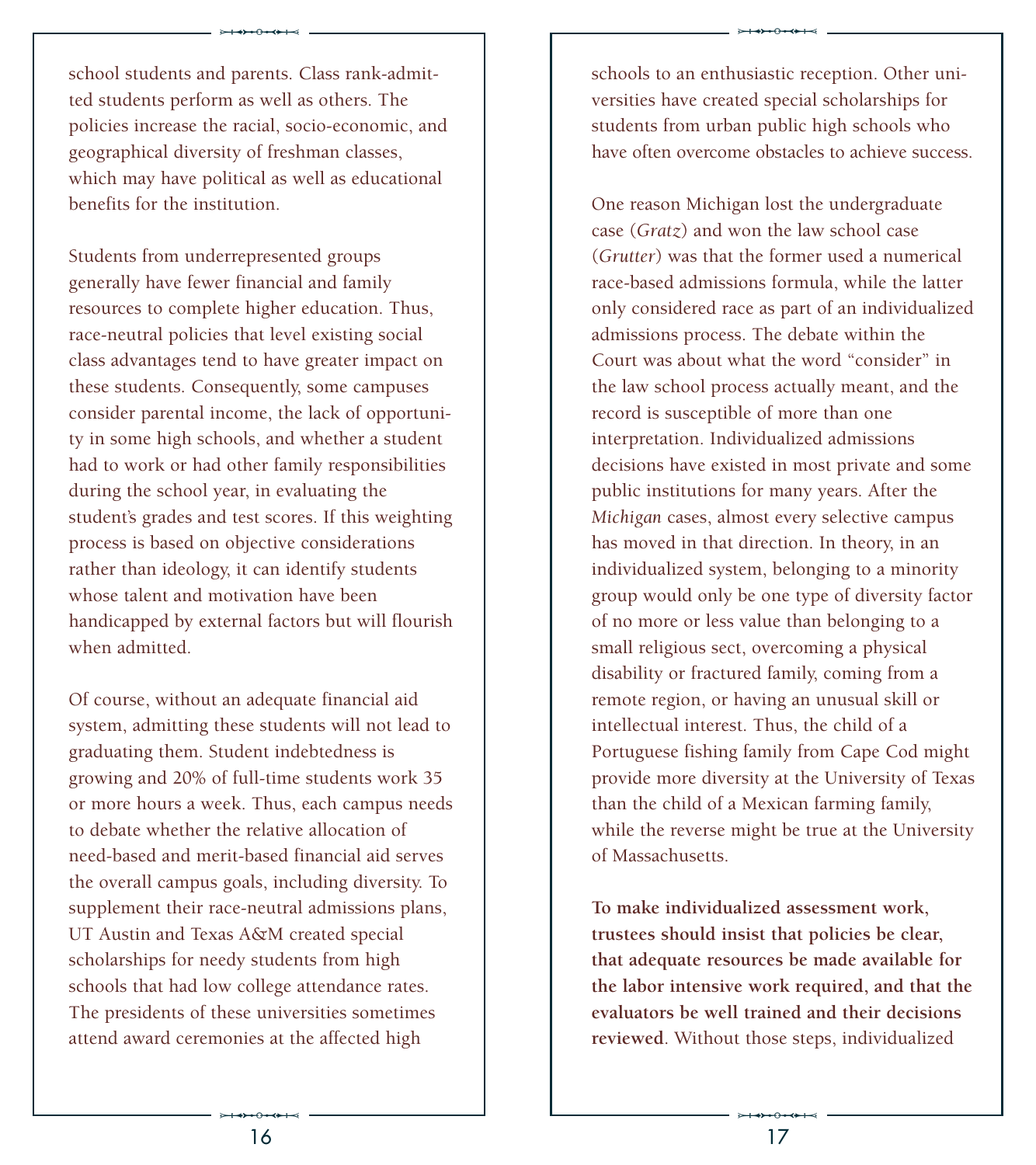$*$ 

Large scale race-neutral individualized assessments have been in place for some time at University of California campuses, some of which process over 40,000 applications a year. Recently, however, the Chairman of the University of California Board of Regents publicly questioned the fairness of the admissions process. Invoking the mantra of individualized assessment for admissions should not necessarily assure trustees that the process is fair or legal. Thus, trustees may need to obtain detailed data about admissions results to assure themselves that their policies are carried out.

### **The Need for Transparency**

While the *Michigan* cases affirmed substantial autonomy for institutional admission decisions, they also declared some constitutional limits. To ensure that the proper balance between autonomy and limits in admissions is observed, trustees need to make certain that policy and process become more transparent. Admissions criteria, including academic and non-academic factors, the weighting system for these factors, and the goals of the admissions process should be available to all interested parties. Trustees should regularly ask for evaluations that will determine whether the admission process meets institutional goals and applicable legal standards.

Transparency serves several goals. First, selective institutions often reject more students than they admit, and they owe those admitted and rejected clarity about admission criteria. Without this transparency, suspicion about the fairness of the process and the qualifications of some members of the campus community will fester.

 $*$ 

Second, college costs are rising faster than inflation. Government support is lagging, and there is fierce competition for private grants. A loss of public confidence in the integrity and fairness of the admissions process can only undermine the community financial support universities desire. Admissions transparency can assure the public that the access to scarce resources it provides for students has been fair.

Third, the core principle of the academic community is that all decisions should be based on academic criteria. Transparency is a necessary check to see that these decisions are not influenced by politics or ideology.

Fourth, without transparency in admissions policies, the delicate constitutional balance between ends and means may not be maintained. Without transparency, institutions will not be able to conduct appropriate internal debates, will not be able to adjust their policies from year to year, will not be able to defend their policies publicly, and will not be able to avoid expensive and bitterly contentious litigation.

ability to ask the questions and to evaluate the<br>  $\frac{19}{19}$ Despite the solid reasons for institutional transparency regarding admission policies, universities have historically been protective and secretive about the process. Trustees have a key, if difficult, role in protecting the institution's reputation. They have the right to know and the